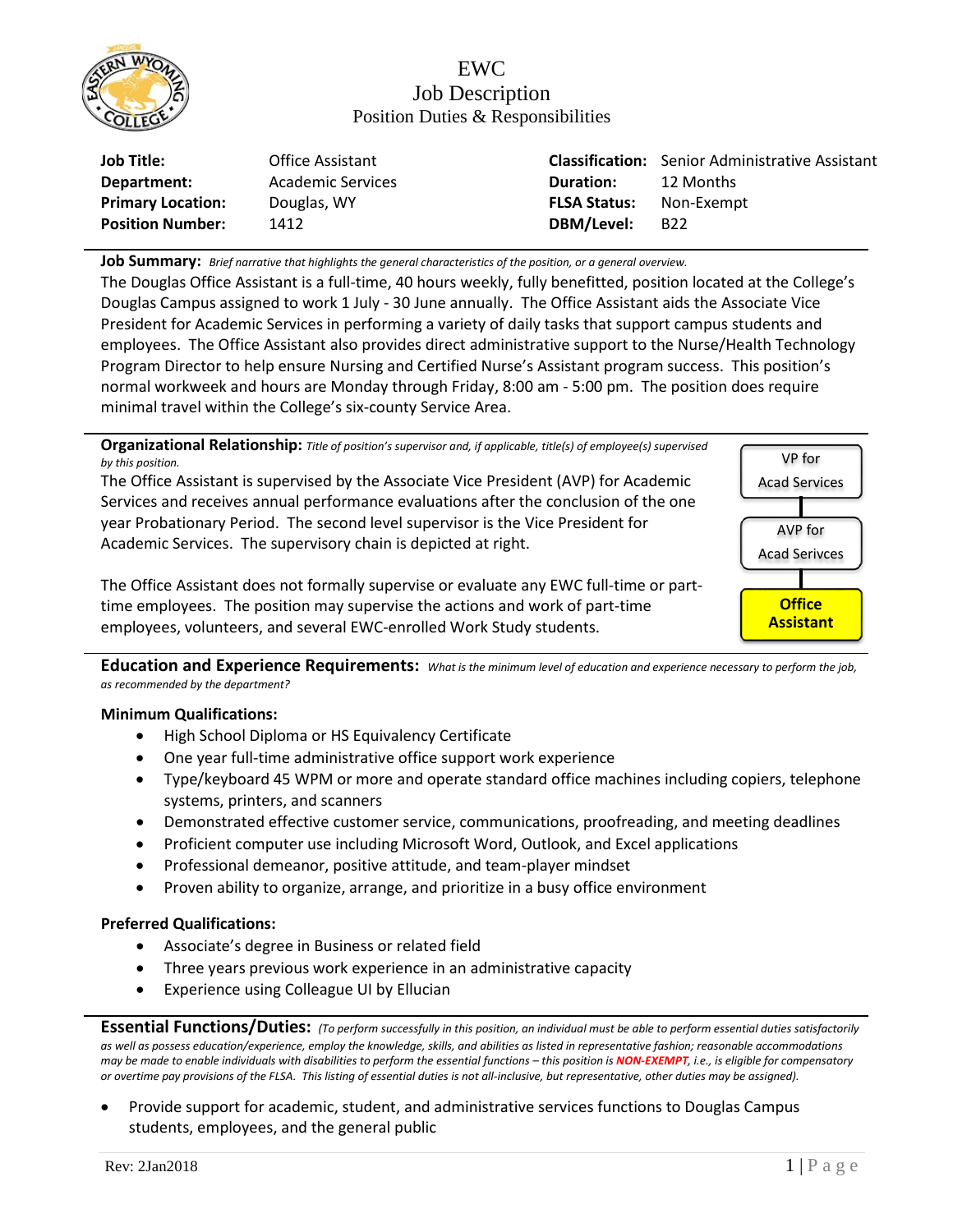- Initiate, process, and review routine and/or specialized paperwork, forms, reports, and/or confidential information related to the Douglas Campus ensuring completeness and data accuracy
- Perform various clerical duties utilizing standard office equipment to include screen incoming calls, send messages, share data, make copies, perform data entry, schedule appointments, facilitate activities, type, and word process
- Respond to requests for information in-person, via email, and over the phone; answer routine questions and provide College/campus/program/course information; direct visitors to appropriate locations
- Prepare and enter data into applicable documents, spreadsheets, invoices, databases, logs, and forms using established guidelines and procedures
- Draft and type a variety of business documents including letters, memos, contracts, and/or related items
- Update and manage campus marquee and website
- Deliver and pick-up US mail and distribute the variety of items, documents, or packages
- Handle cash and checks; prepare and conduct daily (as needed) bank deposits
- Troubleshoot and recommend/implement corrective actions to student computers
- Perform all other duties as assigned of a similar nature or level
- Perform all other duties of a similar nature or level as assigned

**Knowledge, Skills, and Abilities:** *These are the requirements for an employee who is capable of performing the full range of essential functions of the position.*

- Knowledge of…
	- o Customer service principles and practices
	- o Keyboarding techniques
	- o Basic principles and practices of assigned areas (Front Office and Nursing)
	- o Modern office procedures, methods, and equipment
	- o Basic filing and record-keeping principles
	- o English language, grammar, and punctuation
- Skills and Abilities to…
	- o Composing routine correspondence, memos, forms, and/or related information
	- o Maintain track, record, and maintain/store files
	- o Use a computer, related software applications, and keyboarding
	- o Provide customer service
	- o Proofread and edit documents
	- o Operate standard, modern office equipment
	- o Prepare routine reports
- Communication and interpersonal skills as applied to interacting with co-workers, supervisor, and the general public sufficient to exchange or convey information and to receive work direction

**Physical/Mental Demands & Special Requirements:** (*The physical demands and work environment characteristics described herein are representative of those that must be met by an employee to successfully perform essential functions of this position and/or may be encountered while performing. Reasonable accommodations may be made to enable individuals with disabilities to perform the essential functions).*

- Regular and repetitive motions of reaching, standing, walking, pointing/fingering, grasping, feeling, talking, hearing, and seeing
- Exert up to 15 pounds of force occasionally and/or a negligible amount force (<10 pounds) frequently or constantly to lift, carry, push, pull, or otherwise move objects, including the human body.
- Recurring sedentary work which involves sitting most of the time; walking and standing are required daily to coordinate with co-workers and attend required meetings and/or events